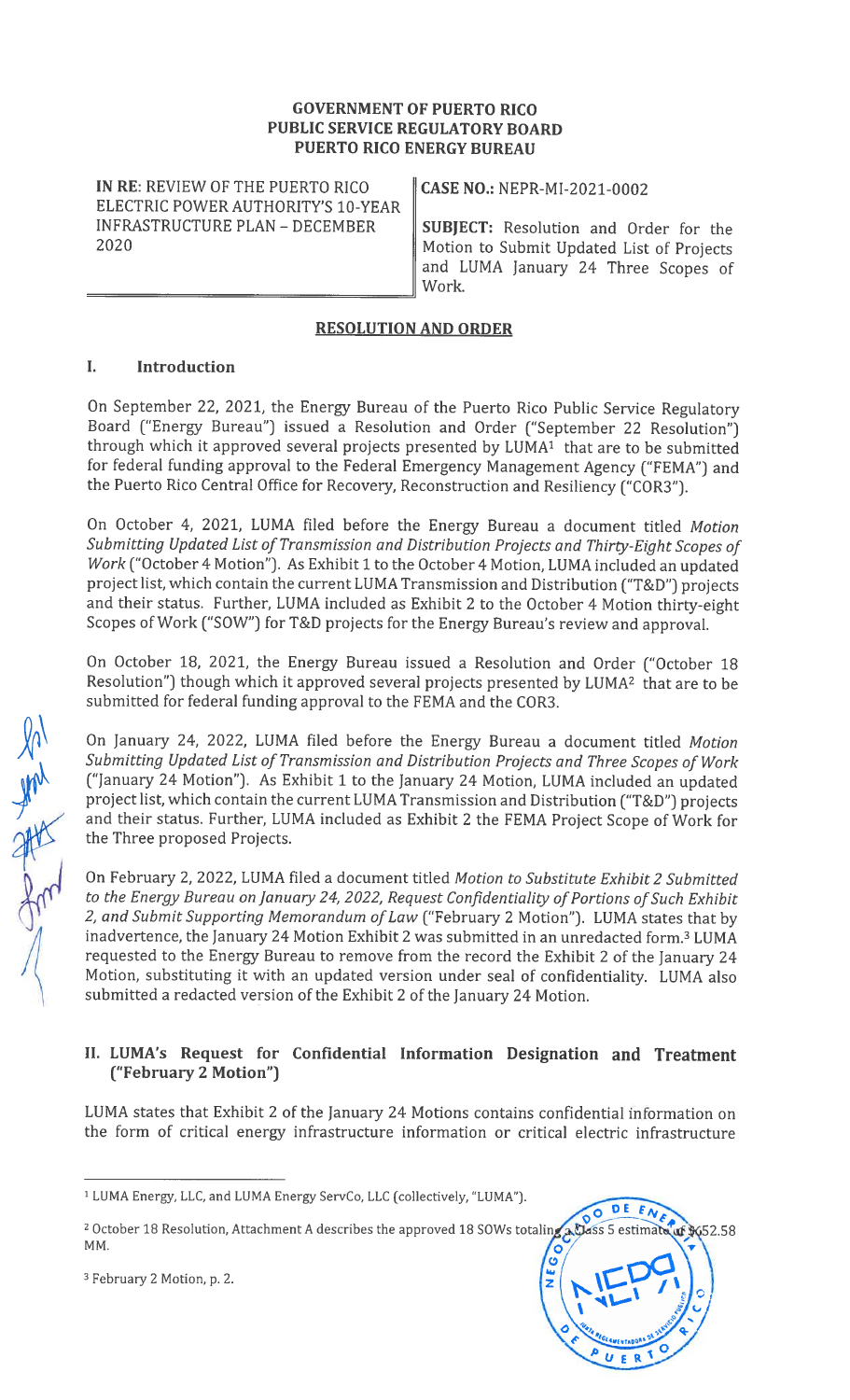R<sub>T</sub>O

information ("CEll") that garners protection from public disclosure pursuant to federal statutes and regulations, see e.g., 6 U.S.C. §§ 671-674; 18 C.F.R. §388.113(2020).<sup>4</sup>

Table <sup>1</sup> below details the list of the information for which LUMA requested confidential designation and treatment:

|    | Document                                                                              | Date of<br><b>Submission</b>                                                                  | Pages in which Confidential<br>Information is Found, if<br>applicable                                                                                                                                                                                                                                                                         | <b>Summary of Legal</b><br><b>Basis for</b><br>Confidentiality<br>Protection, if<br>applicable                                                                                                                    |
|----|---------------------------------------------------------------------------------------|-----------------------------------------------------------------------------------------------|-----------------------------------------------------------------------------------------------------------------------------------------------------------------------------------------------------------------------------------------------------------------------------------------------------------------------------------------------|-------------------------------------------------------------------------------------------------------------------------------------------------------------------------------------------------------------------|
|    | Exhibit 1 (in<br>substitution of<br>Exhibit 2<br>submitted on<br>January 24,<br>2022) | February 2,<br>2022 (in<br>substitution of<br>version<br>submitted on<br>January 24,<br>2022) | Fourth Page (Page 4 of<br>Cybersecurity SOW):<br>In the table on the top of the page,<br>the text in the third, fourth and fifth<br>rows of the second column (each<br>with one line of text)<br>The first and second paragraphs of<br>the section titled "Introduction"<br>(each with five (5) and eight (8)<br>lines of text, respectively) | <b>Critical Energy</b><br>Infrastructure<br>Information 18<br>C.F.R. §388.113; 6<br>U.S.C. §§ 671-674<br>Critical Energy<br>Infrastructure<br>Information 18<br>$C.F.R.$ §388.113; 6<br>U.S.C. §§ 671-674         |
| AM |                                                                                       |                                                                                               | Fifth Page (Page 5 of Cybersecurity<br>$ SOW$ :<br>In the table on the top of the page,<br>the text in all seven the rows in the<br>first column under the header<br>"Name" (with nine (9) lines of text)<br>The sentence under the section<br>titled "Facilities Description" (two<br>(2) lines of text)                                     | <b>Critical Energy</b><br>Infrastructure<br>Information 18<br>C.F.R. §388.113; 6<br>U.S.C. §§ 671-674<br><b>Critical Energy</b><br>Infrastructure<br>Information 18<br>$ C.F.R.$ §388.113; 6<br>U.S.C. §§ 671-674 |
|    |                                                                                       |                                                                                               | The text inside the block in the<br>bottom of the page titled "Scope of<br>Work Description (e.g., Plan for<br>Repair)" (eighteen (18) lines of<br>text)                                                                                                                                                                                      | <b>Critical Energy</b><br>Infrastructure<br>Information 18<br>$C.F.R.$ §388.113; 6<br>U.S.C. §§ 671-674.                                                                                                          |
|    |                                                                                       |                                                                                               | Sixth Page (Page 6 of the<br>Cybersecurity SOW):<br>The text inside the first block, (six<br>$(6)$ lines)                                                                                                                                                                                                                                     | <b>Critical Energy</b><br>Infrastructure<br>Information 18<br>$C.F.R.$ §388.113; 6<br>U.S.C. §§ 671-674                                                                                                           |
|    |                                                                                       |                                                                                               | The text inside the second block,<br>under the title "Scope" (thirty-four<br>(34) lines of text)                                                                                                                                                                                                                                              | Critical Energy<br>Infrastructure<br>Information 18<br>$C.F.R.$ §388.113; 6<br>U.S.C. §§ 671-674                                                                                                                  |
|    |                                                                                       |                                                                                               | Seventh Page (Page 7 of the<br>Cybersecurity SOW):<br>In the block on top of the page titled Information 18<br>"Type of Project", the text inside the                                                                                                                                                                                         | Critical Energy<br>Infrastructure 00 0 F                                                                                                                                                                          |

# Table 1: LUMA's Request for Confidential Information Designation and Treatment

<sup>4</sup> February 2 Motion, p. 2.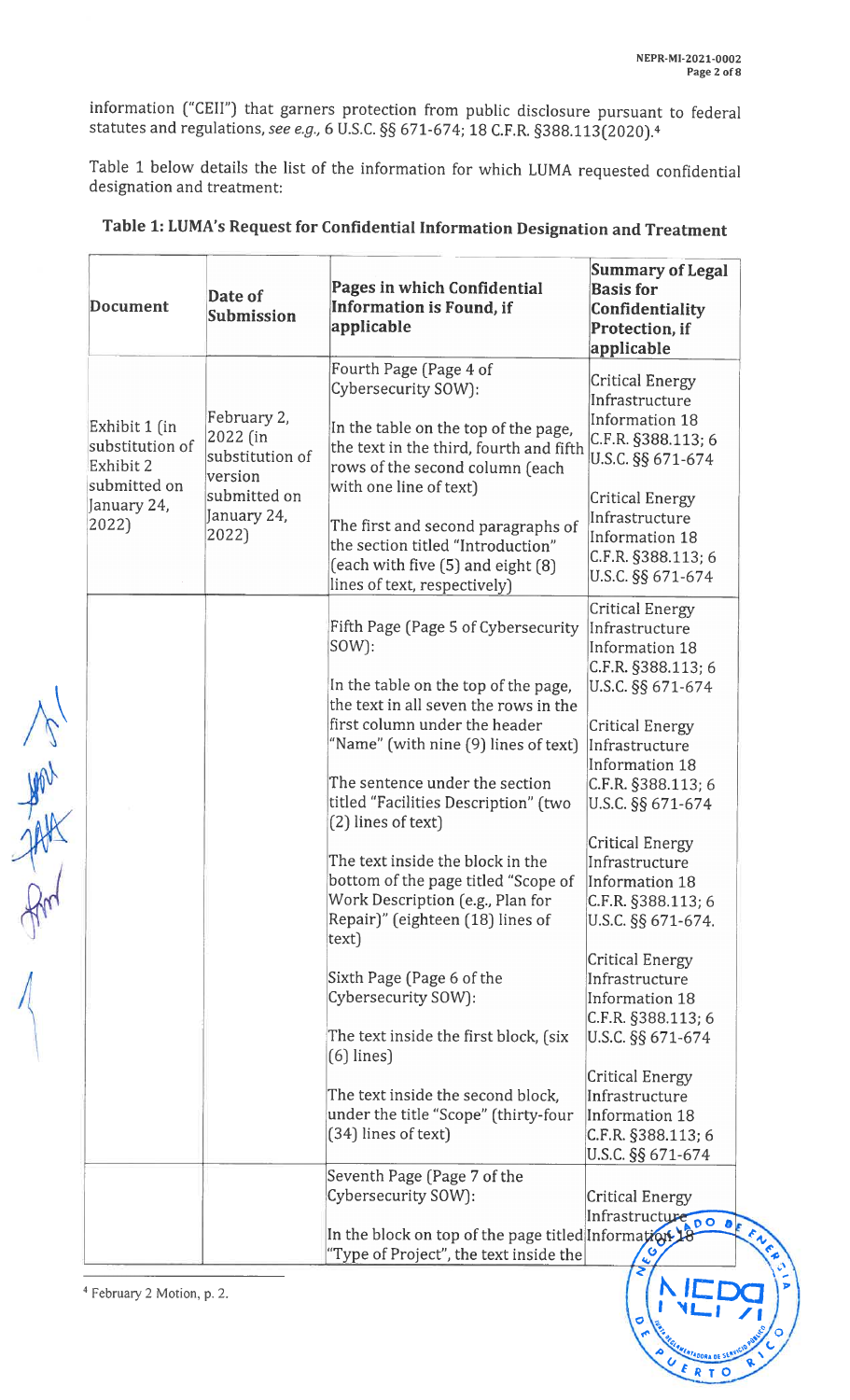| Document | Date of<br><b>Submission</b> | Pages in which Confidential<br>Information is Found, if<br>applicable                                                                                                                                                                                                                                                                         | <b>Summary of Legal</b><br><b>Basis</b> for<br>Confidentiality<br>Protection, if<br>applicable           |
|----------|------------------------------|-----------------------------------------------------------------------------------------------------------------------------------------------------------------------------------------------------------------------------------------------------------------------------------------------------------------------------------------------|----------------------------------------------------------------------------------------------------------|
|          |                              | second and third rows (one line of<br>text in the second row and four $(4)$<br>lines of text in the third row)                                                                                                                                                                                                                                | C.F.R. §388.113; 6<br>U.S.C. §§ 671-674                                                                  |
|          |                              | Eight Page (Page 8 of the<br>Cybersecurity SOW):                                                                                                                                                                                                                                                                                              | Critical Energy<br>Infrastructure<br>Information 18                                                      |
|          |                              | In the block on the top of this page<br>titled "Industry Standards", the text<br>inside the first row (three (3) lines                                                                                                                                                                                                                        | C.F.R. §388.113; 6<br>U.S.C. §§ 671-674<br><b>Critical Energy</b>                                        |
|          |                              | of text)<br>The text in the third block on this                                                                                                                                                                                                                                                                                               | Infrastructure<br>Information 18                                                                         |
|          |                              | page, titled "406 Mitigation<br>Opportunity Scope of Work" (eight                                                                                                                                                                                                                                                                             | $C.F.R.$ §388.113; 6<br>U.S.C. §§ 671-674.                                                               |
|          |                              | (8) lines of text)<br>Thirteenth Page (Page 4 of IT/OT<br>SOW:                                                                                                                                                                                                                                                                                | <b>Critical Energy</b><br>Infrastructure<br>Information 18<br>C.F.R. §388.113; 6<br>U.S.C. §§ 671-674    |
|          |                              | In the table on top of the page, the<br>text in the third, fourth and fifth<br>rows under the second column                                                                                                                                                                                                                                   |                                                                                                          |
|          |                              | (each with one line of text)<br>In the table on the bottom of the<br>page titled "Facilities List", the text<br>in the first and second rows of the<br>first column (under the heading<br>"Name") (with eight (8) lines of<br>text) and the text in first row of the<br>second column (under the heading<br>"Number") (with one line of text) | <b>Critical Energy</b><br>Infrastructure<br>Information 18<br>$ C.F.R.$ §388.113; 6<br>U.S.C. §§ 671-674 |
|          |                              | Fourteenth Page (Page 5 of the<br>IT/OT SOW):                                                                                                                                                                                                                                                                                                 | <b>Critical Energy</b><br>Infrastructure                                                                 |
|          |                              | The text under the section titled<br>"Facilities Description" (with<br>twenty-six (26) lines of text)                                                                                                                                                                                                                                         | Information 18<br>$ C.F.R.$ §388.113; 6<br>U.S.C. §§ 671-674                                             |
|          |                              | The text in paragraphs numbered 1<br>and 2 in the Section titled "Project<br>Scope"                                                                                                                                                                                                                                                           | <b>Critical Energy</b><br>Infrastructure<br>Information 18<br>$ C.F.R.$ §388.113; 6<br>U.S.C. §§ 671-674 |
|          |                              | Fifteenth Page (Page 6 of the IT/OT<br>$\textsf{SOW}$ :                                                                                                                                                                                                                                                                                       | Critical Energy<br>Infrastructure                                                                        |
|          |                              | The text in the first bullet and items Information 18<br>number 3, 4, and 5 (the first twenty $ C.F.R. \S 388.113$ ; 6<br>lines from top to bottom of this<br>page)                                                                                                                                                                           | U.S.C. §§ 671-6750 DE ENE                                                                                |
|          |                              | The text in item 7 (two lines)                                                                                                                                                                                                                                                                                                                | Critical $En$<br>Infrastructure<br>Informati <b>ph 1</b>                                                 |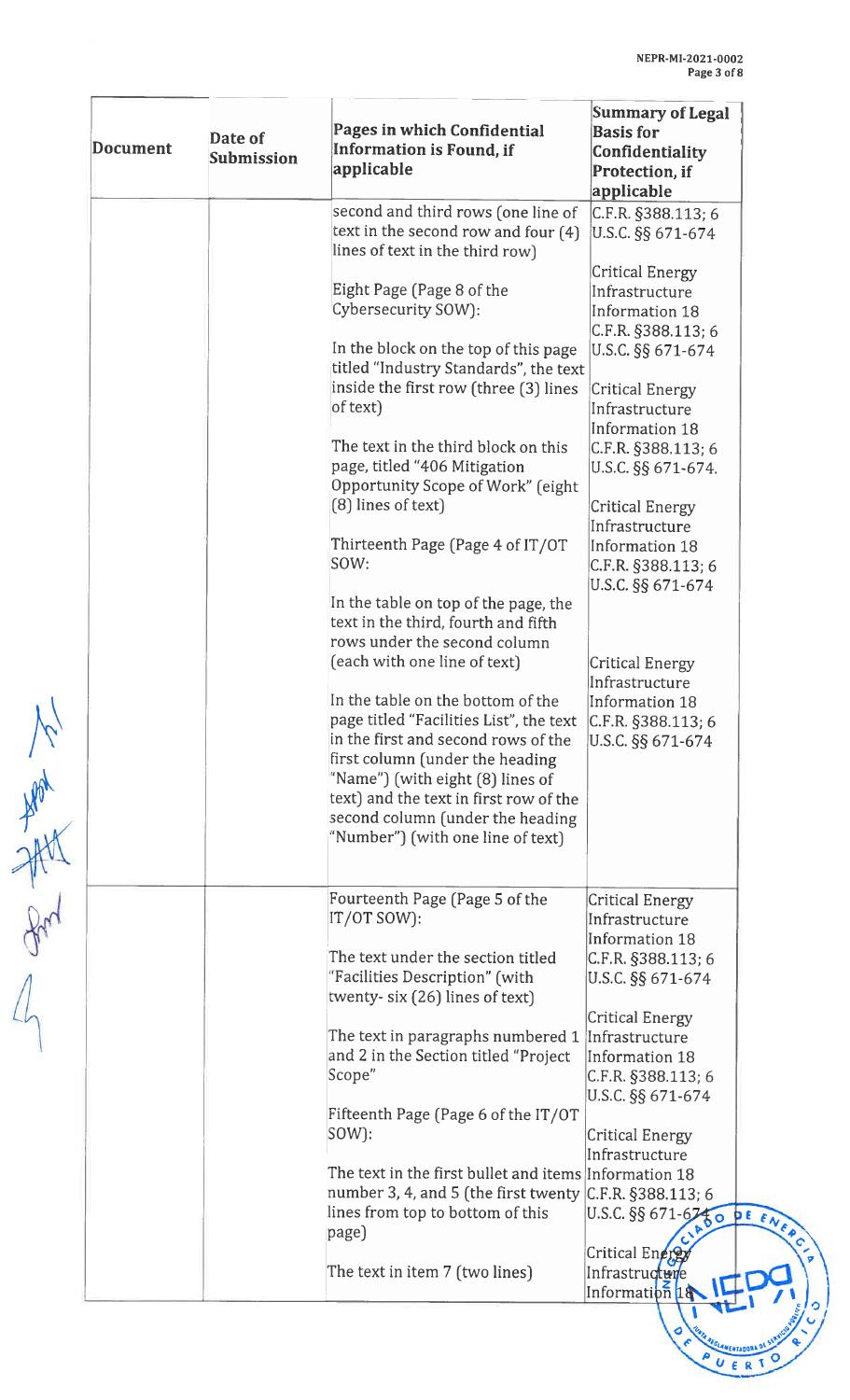|                  | Document | Date of<br>Submission | Pages in which Confidential<br>Information is Found, if<br>applicable                                                                                                                                                                                                                                                                                                                       | <b>Summary of Legal</b><br><b>Basis for</b><br><b>Confidentiality</b><br>Protection, if<br>applicable                                              |
|------------------|----------|-----------------------|---------------------------------------------------------------------------------------------------------------------------------------------------------------------------------------------------------------------------------------------------------------------------------------------------------------------------------------------------------------------------------------------|----------------------------------------------------------------------------------------------------------------------------------------------------|
|                  |          |                       | The text in the first bullet in item<br>number 8, and the (6) additional<br>lines of text below it (a total seven<br>$(7)$ lines)                                                                                                                                                                                                                                                           | $C.F.R.$ §388.113; 6<br>U.S.C. §§ 671-674<br><b>Critical Energy</b><br>Infrastructure<br>Information 18<br>C.F.R. §388.113; 6<br>U.S.C. §§ 671-674 |
|                  |          |                       | The text in items number 1 and 2<br>under "Type of Project" (five lines)                                                                                                                                                                                                                                                                                                                    | Critical Energy<br>Infrastructure<br>Information 18<br>$C.F.R.$ §388.113; 6<br>U.S.C. §§ 671-674<br><b>Critical Energy</b><br>Infrastructure       |
|                  |          |                       | Sixteenth Page (Page 7 of the IT/OT C.F.R. §388.113; 6<br>$\textsf{SOW}$ :                                                                                                                                                                                                                                                                                                                  | <b>Information 18</b><br>U.S.C. §§ 671-674                                                                                                         |
|                  |          |                       | The text in items b and 3 on the top<br>of the page (two lines)                                                                                                                                                                                                                                                                                                                             | Critical Energy<br>Infrastructure<br>Information 18                                                                                                |
|                  |          |                       | The text in the second row of the<br>block near the top of the page (one<br>line)                                                                                                                                                                                                                                                                                                           | $ C.F.R.$ §388.113; 6<br>U.S.C. §§ 671-674                                                                                                         |
|                  |          |                       | The text in the first three<br>paragraphs below the block on the<br>top of the page (fourteen (14) lines) C.F.R. §388.113; 6                                                                                                                                                                                                                                                                | Critical Energy<br>Infrastructure<br>Information 18<br>U.S.C. §§ 671-674                                                                           |
|                  |          |                       | Eighteenth Page (Page 9 of the<br>IT/OT SOW):                                                                                                                                                                                                                                                                                                                                               |                                                                                                                                                    |
| <b>Valley 18</b> |          |                       | In the table under the section titled<br>"Attachments", (i) under the<br>heading of the first column: the text Information 18<br>in the second line of the first row;<br>and under the heading of the<br>second column: the text (one line)<br>and the figure/link in the first row<br>and the text (one line) and figure in<br>the third row following "Location<br>Maps and Site Picture" | <b>Critical Energy</b><br>Infrastructure<br>$ C.F.R.$ §388.113; 6<br>U.S.C. §§ 671-674                                                             |

Act 57-2014<sup>5</sup> establishes that any person having the obligation to submit information to the Energy Bureau, can request privilege or confidential treatment to any information that the party submitting understands deserves such protection.6 Specifically, Act 57-2014 requires the Energy Bureau to treat as confidential the submitted information provided that "the Energy Bureau, after the appropriate evaluation, believes such information should be



<sup>&</sup>lt;sup>5</sup> Puerto Rico Energy Transformation and RELIEF Act, as amended ("Act 57-2014").

<sup>6</sup> Section 6.15 of Act 57-2014.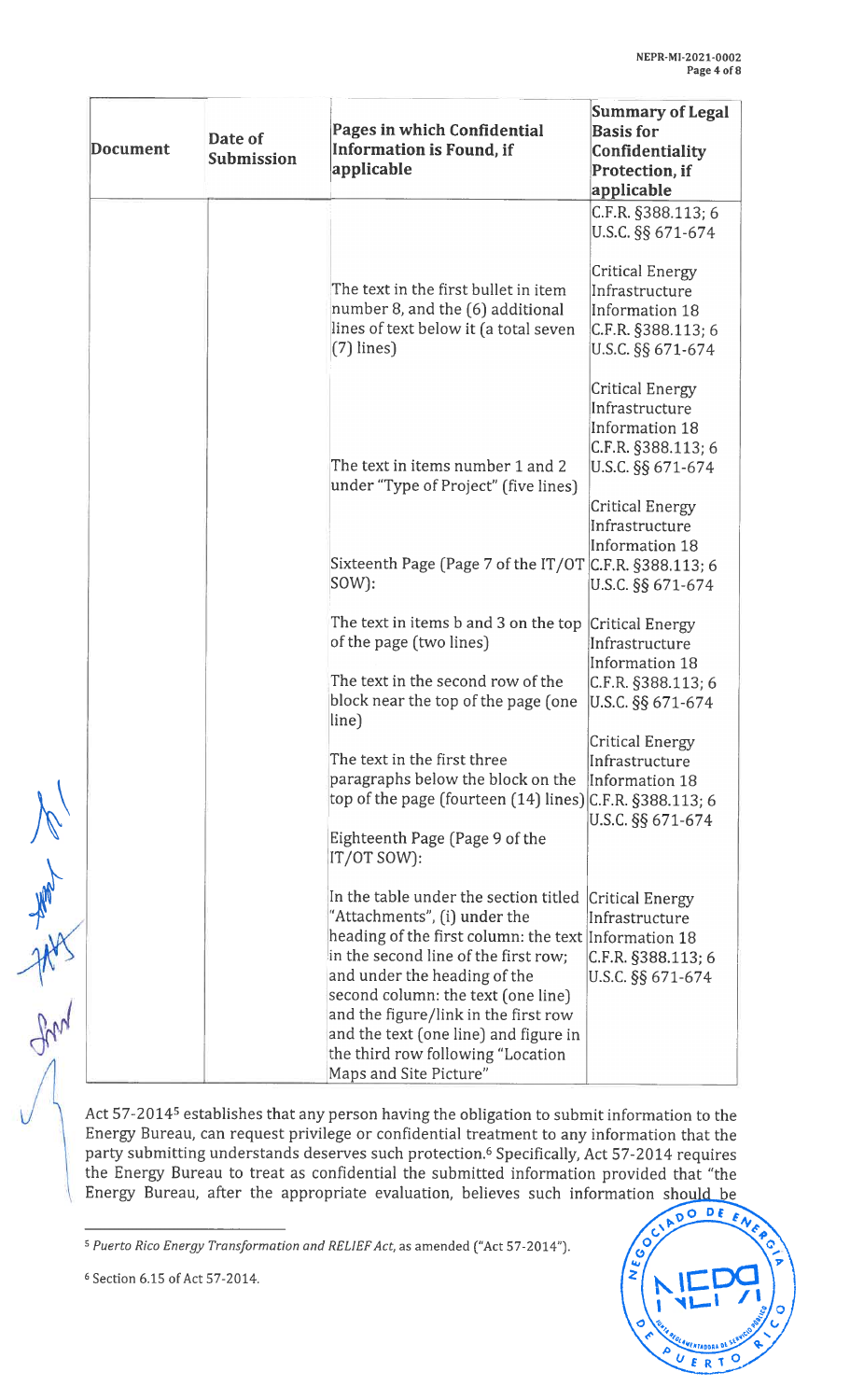protected".<sup>7</sup> In such case, the Energy Bureau "shall grant such protection in a manner that least affects the public interest, transparency, and the rights of the parties involved in the administrative procedure in which the allegedly confidential document is submitted."8

Upon review of LUMA's arguments and the law, the Energy Bureau GRANTS confidential designation and treatment to the information described in Table <sup>1</sup> above, for the reasons stated by LUMA, since it is considered CEll, pursuant to Article 6.15 of Act 57-2014. The Energy Bureau TAKES NOTICE that LUMA submitted a revised redacted (*i.e.*, public) version of the documents described in Table 1.

## III. Evaluation of the February 2 Motion

Through the February <sup>2</sup> Motion, LUMA submitted three (3) Project SOWs, which include the following projects: Cybersecurity Program Implementation; Field Area Network (FAN) IT/OT Telecom; and Substation Isla Grande 1101. These three (3) SOWs', two of them, the Cybersecurity Implementation Program, and the Field Area Network (FAN), are Projects associated with Information Technology and Communications, subjects of great importance in view of a resilient and robust Transmission and Distribution ("T&D") system infrastructure and operation. The Third SOW, Substation Isla Grande 1101, is related to works associated with the effective repurposing of the Isla Grande substation, which is no longer in operations. As part of the SOWs, LUMA included Class <sup>5</sup> Cost Estimates which detail costs of materials, labor and equipment, engineering, permitting, management, and contingencies for each project. As per the SOWs, these Class <sup>5</sup> cost estimates can deviate between -50% to +100% of the final project cost. Except for the SOW of the Substation Isla Grande 1101, the other two SOWs refer to highly technical subjects associated with cybersecurity and FAN, estimates that are difficult to establish.

As part of the information provided, LUMA described the establishment of a cybersecurity program and its purpose of protecting key organizational assets. Improving cybersecurity is a critical part of hardening and mitigating hazards to the T&D system and for the service continuity. <sup>A</sup> Field Area Network (FAN) will provide connectivity to several applications necessary to support advanced grid services. The LUMA facilities to be utilized and serviced by the FAN include substations, towers, poles, data centers, and office buildings, dams, hydro-electric facilities, remote technical offices, and commercial offices, located all over the island. Finally, the SOW for Isla Grande 1101 is a direct removal of the substation and its components. The Isla Grande substation site will be re-used to install a new 13.2kV to 4.16kV voltage converter (step down transformer).

Upon review of the February 2 Motion, the Energy Bureau DETERMINES that the projects presented are necessary to improve the reliability and resiliency of the system. Therefore, the Energy Bureau APPROVES the projects in Attachment <sup>A</sup> to this Resolution and Order. The Energy Bureau notes this approval represents \$ 355,100,000.00 based on the Class <sup>S</sup> Cost Estimates submitted by LUMA through the February 2 Motion. (See Table 2)

| <b>PREB R&amp;O Dated</b> | <b>Approval (Million dollars)</b> |
|---------------------------|-----------------------------------|
| June 8, 2021              | \$1,240.77                        |
| August 20, 2021           | \$1,789.58                        |
| September 8, 2021         | \$1,376.97                        |
| September 22, 2021        | \$3,885.17                        |
| September 28, 2021        | 80.81                             |

# Table 2. Approved SOW's by the Energy Bureau

October 14, 2021 \$ 117.47



 $7$  Id.

<sup>8</sup> *Id.* (Emphasis added).

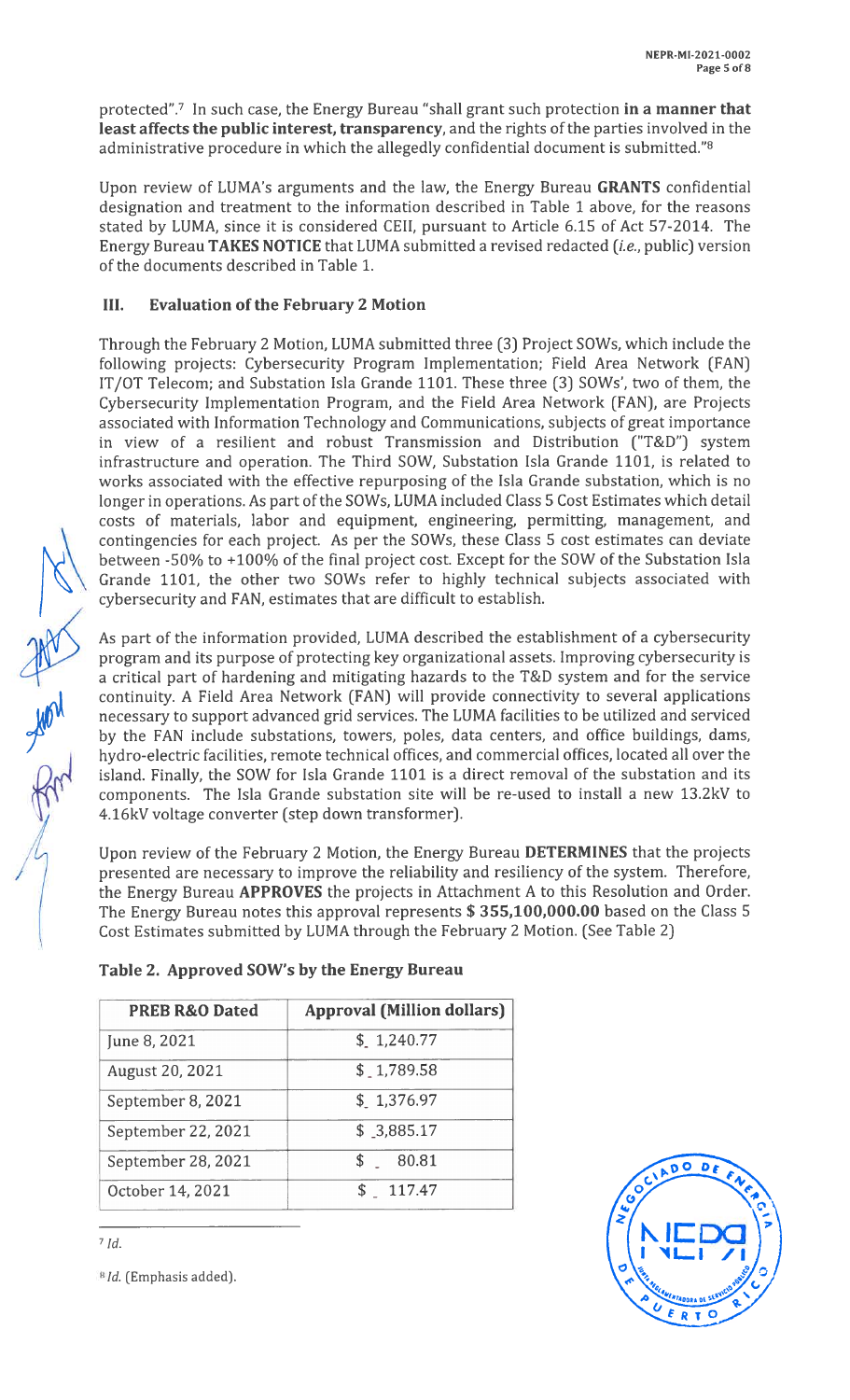| <b>PREB R&amp;O Dated</b> | <b>Approval (Million dollars)</b> |
|---------------------------|-----------------------------------|
| October 18, 2021          | \$<br>652.58                      |
| December 1, 2021          | \$<br>18.26                       |
| December 20, 2021         | \$<br>5.19                        |
| January 5, 2022           | \$<br>253.78                      |
| February 10, 2022         | \$<br>3.71                        |
| February 18, 2022         | \$<br>0.91                        |
| February 24, 2022         | \$<br>0.78                        |
| March 8, 2022             | \$<br>(0.51)                      |
| This R&O                  | \$<br>355.10                      |
| <b>Total</b>              | \$9,780.55                        |

#### IV. Conclusion

The Energy Bureau APPROVES the projects in Attachment A to this Resolution and Order, which shall be presented to FEMA and COR3 to finalize their approval process. The Energy Bureau approved these projects based upon the information provided by LUMA. Should the scope of the project change, LUMA SHALL immediately seek the Energy Bureau's approval of such changes.

The Energy Bureau ORDERS LUMA to (i) submit to the Energy Bureau copy of the approval by COR3 and/or FEMA of the projects in Attachment A, which shall contain the costs obligated for each project, within ten (10) days of receipt of such approval; (ii) provide the Energy Bureau the actual contracted cost to construct each project in attachment A, within ten (10) days from the execution of the contract; and (iii) inform the Energy Bureau once the projects are completed.

The directive established in the March 26 Resolution regarding the submission of projects before the Energy Bureau at least thirty (30) calendar days before submitting such projects to FEMA and/or COR3 remains unaltered.

Be it notified and published

el R. Rivera'de la Cruz Associate Commissioner

Ferdinand A. Ramos Soegaard Associate Commissioner

Edison Avilés Deliz hairman

Lillian Mateo Santos Associate Commissioner

ina

Sylvia B. Ugarte Araujo Associate Commissioner

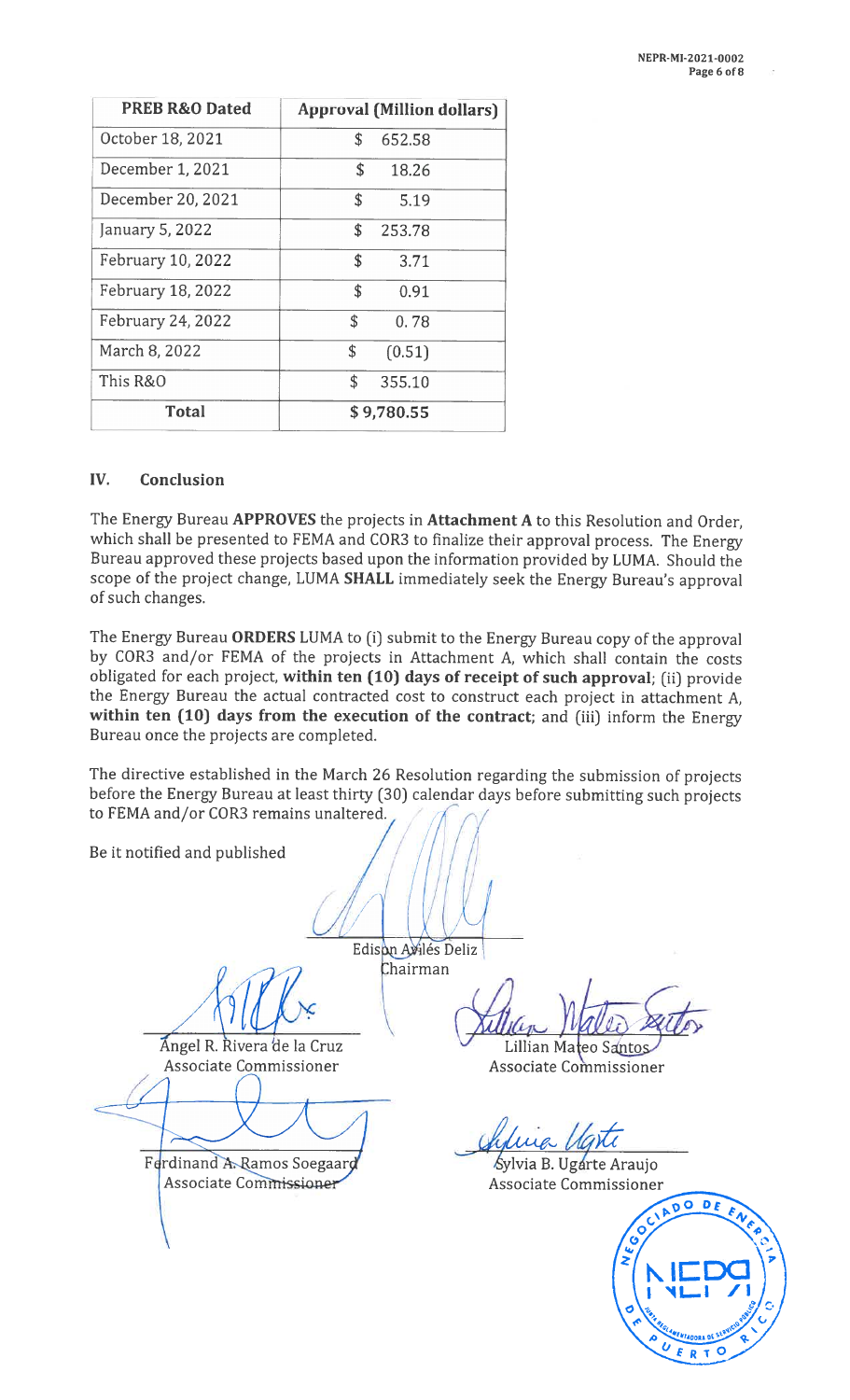## **CERTIFICATION**

<sup>I</sup> hereby certify that the majority of the members of the Puerto Rico Energy Bureau has so agreed on March 15, 2022. I also certify that on March  $\cancel{\sim}$  2022 a copy of this Resolution and Order was notified by electronic mail to the following: laura.rozas@us.dlapiper.com; margarita.mercado@us.dlapiper.com, kbolanos@ diazvaz.Iaw; mvazquez@diazvaz.law. <sup>I</sup> also certify that today, March  $\frac{15}{2}$  2022, I have proceeded with the filing of the Resolution and Order issued by the Puerto Rico Energy Bureau.

For the record, I sign this in San Juan, Puerto Rico, today March  $15/2022$ .

Sonia Se da Gaztambide Clerk CIADO ັດ